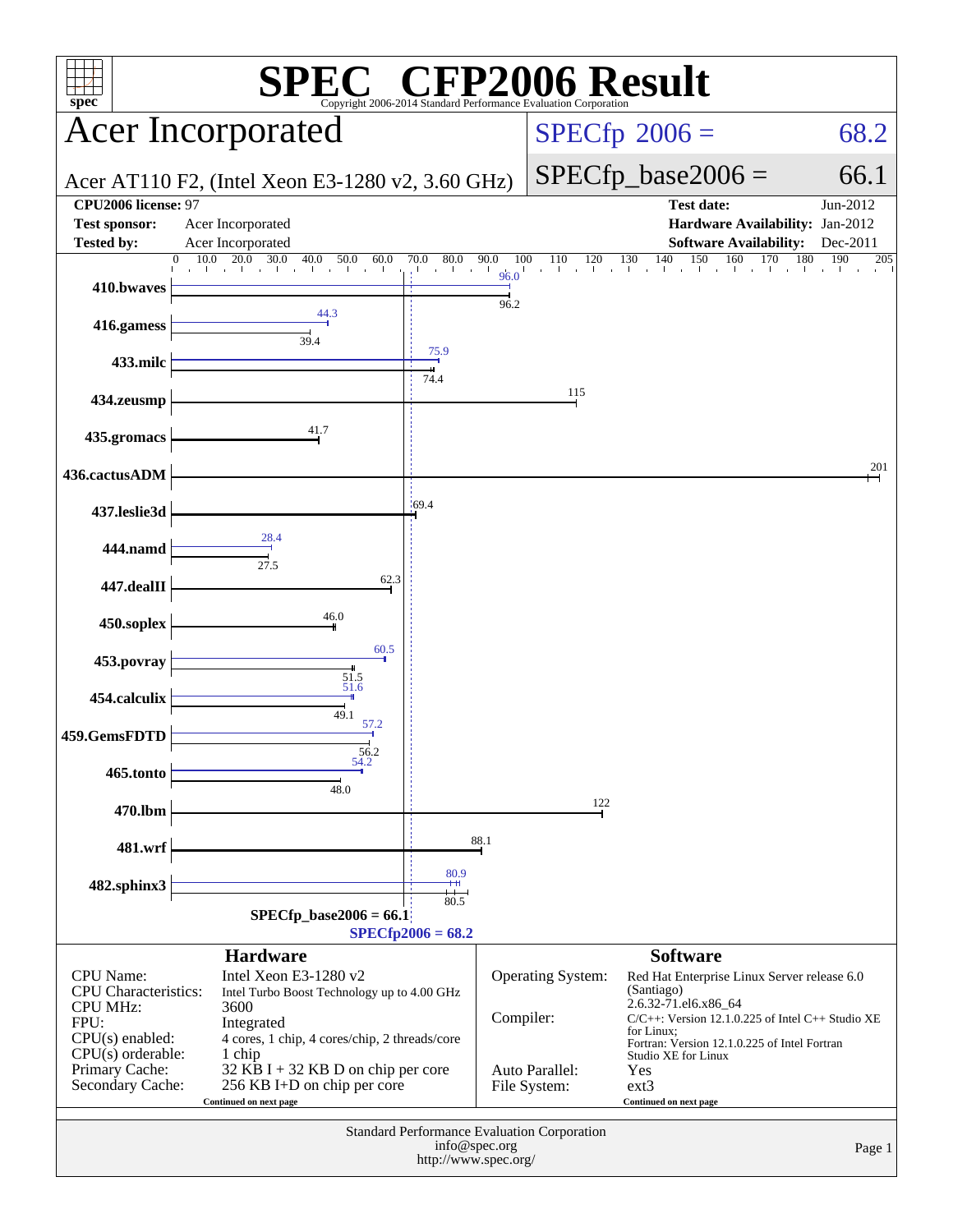

# Acer Incorporated

### $SPECfp2006 = 68.2$  $SPECfp2006 = 68.2$

Acer AT110 F2, (Intel Xeon E3-1280 v2, 3.60 GHz)  $\left| \text{SPECfp\_base2006} \right| = 66.1$ 

| <b>CPU2006 license: 97</b> |                                                |                       | <b>Test date:</b>                      | $Jun-2012$ |
|----------------------------|------------------------------------------------|-----------------------|----------------------------------------|------------|
| <b>Test sponsor:</b>       | Acer Incorporated                              |                       | <b>Hardware Availability: Jan-2012</b> |            |
| <b>Tested by:</b>          | Acer Incorporated                              |                       | <b>Software Availability:</b>          | $Dec-2011$ |
| L3 Cache:                  | 8 MB I+D on chip per chip                      | <b>System State:</b>  | Run level 3 (multi-user)               |            |
| Other Cache:               | None                                           | <b>Base Pointers:</b> | 64-bit                                 |            |
| Memory:                    | 16 GB (2 x 8 GB 2Rx8 PC3L-10600E-9-11-E0, ECC) | Peak Pointers:        | $32/64$ -bit                           |            |
| Disk Subsystem:            | 1 x 500 GB SATAII, 7200RPM                     | Other Software:       | None                                   |            |
| Other Hardware:            | None                                           |                       |                                        |            |

|                  |                                                                                                          |       |                |            | <b>Results Table</b> |       |                |              |                |              |                |              |
|------------------|----------------------------------------------------------------------------------------------------------|-------|----------------|------------|----------------------|-------|----------------|--------------|----------------|--------------|----------------|--------------|
|                  | <b>Base</b>                                                                                              |       |                |            | <b>Peak</b>          |       |                |              |                |              |                |              |
| <b>Benchmark</b> | <b>Seconds</b>                                                                                           | Ratio | <b>Seconds</b> | Ratio      | <b>Seconds</b>       | Ratio | <b>Seconds</b> | <b>Ratio</b> | <b>Seconds</b> | <b>Ratio</b> | <b>Seconds</b> | <b>Ratio</b> |
| 410.bwayes       | 141                                                                                                      | 96.2  | 141            | 96.2       | 142                  | 95.8  | 142            | 96.0         | 141            | 96.2         | 142            | 96.0         |
| 416.gamess       | 497                                                                                                      | 39.4  | 498            | 39.3       | 496                  | 39.4  | 441            | 44.4         | 442            | 44.3         | 442            | 44.3         |
| $433$ .milc      | 125                                                                                                      | 73.7  | 123            | 74.6       | 123                  | 74.4  | 121            | 75.9         | 121            | 75.8         | 121            | 76.0         |
| 434.zeusmp       | 79.1                                                                                                     | 115   | 79.1           | <b>115</b> | 79.1                 | 115   | 79.1           | 115          | 79.1           | 115          | 79.1           | 115          |
| 435.gromacs      | 171                                                                                                      | 41.7  | 171            | 41.8       | 171                  | 41.7  | 171            | 41.7         | 171            | 41.8         | 171            | 41.7         |
| 436.cactusADM    | 59.4                                                                                                     | 201   | 59.4           | 201        | 60.4                 | 198   | 59.4           | 201          | 59.4           | 201          | 60.4           | 198          |
| 437.leslie3d     | 136                                                                                                      | 69.3  | 136            | 69.4       | 135                  | 69.5  | 136            | 69.3         | 136            | 69.4         | 135            | 69.5         |
| 444.namd         | 292                                                                                                      | 27.5  | 292            | 27.4       | 292                  | 27.5  | 282            | 28.4         | 284            | 28.3         | 282            | 28.4         |
| 447.dealII       | 183                                                                                                      | 62.3  | 184            | 62.3       | 184                  | 62.3  | 183            | 62.3         | 184            | 62.3         | 184            | 62.3         |
| 450.soplex       | 181                                                                                                      | 46.0  | 179            | 46.5       | 182                  | 45.9  | 181            | 46.0         | 179            | 46.5         | 182            | 45.9         |
| 453.povray       | 103                                                                                                      | 51.9  | 103            | 51.5       | 104                  | 51.3  | 88.2           | 60.3         | 87.4           | 60.9         | 88.0           | 60.5         |
| 454.calculix     | 168                                                                                                      | 49.1  | 168            | 49.1       | 168                  | 49.1  | 160            | 51.6         | 162            | 51.0         | 160            | 51.6         |
| 459.GemsFDTD     | 189                                                                                                      | 56.2  | 189            | 56.2       | 189                  | 56.1  | 186            | 57.1         | 186            | 57.2         | 185            | 57.2         |
| 465.tonto        | 205                                                                                                      | 48.0  | 205            | 48.1       | 205                  | 48.0  | 183            | 53.9         | 182            | 54.2         | 182            | 54.2         |
| 470.1bm          | 112                                                                                                      | 122   | 112            | 122        | 112                  | 122   | 112            | 122          | 112            | 122          | 112            | <u>122</u>   |
| 481.wrf          | 127                                                                                                      | 87.9  | 127            | 88.1       | 127                  | 88.2  | 127            | 87.9         | 127            | 88.1         | 127            | 88.2         |
| 482.sphinx3      | 242                                                                                                      | 80.5  | 232            | 84.1       | 249                  | 78.2  | 238            | 81.9         | 246            | 79.2         | 241            | 80.9         |
|                  | Results appear in the order in which they were run. Bold underlined text indicates a median measurement. |       |                |            |                      |       |                |              |                |              |                |              |

### **[Operating System Notes](http://www.spec.org/auto/cpu2006/Docs/result-fields.html#OperatingSystemNotes)**

Stack size set to unlimited using "ulimit -s unlimited"

#### **[Platform Notes](http://www.spec.org/auto/cpu2006/Docs/result-fields.html#PlatformNotes)**

 Sysinfo program /user/cpu2006/config/sysinfo.rev6800 \$Rev: 6800 \$ \$Date:: 2011-10-11 #\$ 6f2ebdff5032aaa42e583f96b07f99d3 running on localhost.localdomain Fri Jun 29 10:17:53 2012

 This section contains SUT (System Under Test) info as seen by some common utilities. To remove or add to this section, see: <http://www.spec.org/cpu2006/Docs/config.html#sysinfo>

 From /proc/cpuinfo model name : Intel(R) Xeon(R) CPU E3-1280 V2 @ 3.60GHz Continued on next page

Standard Performance Evaluation Corporation

[info@spec.org](mailto:info@spec.org) <http://www.spec.org/>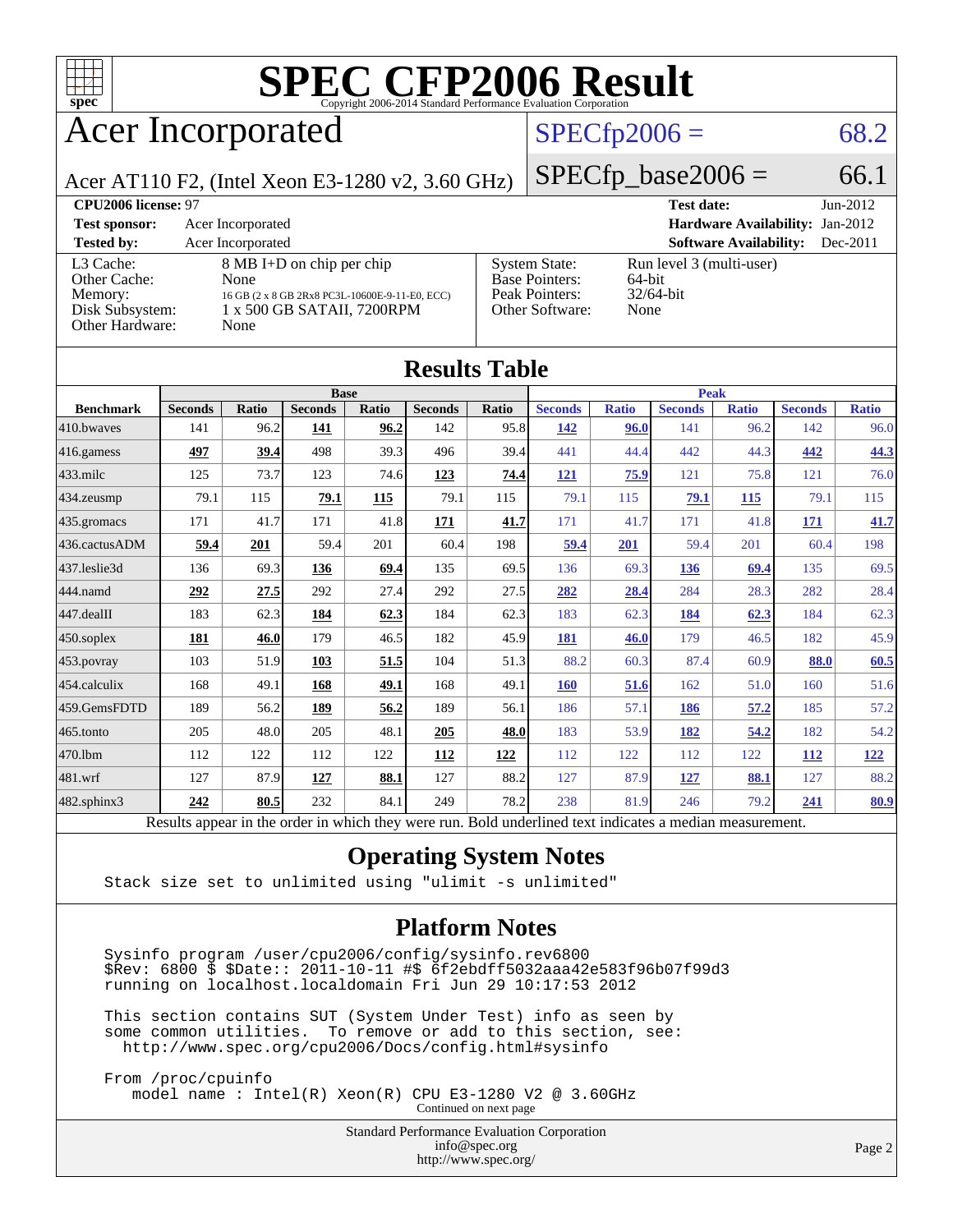

Acer Incorporated

 $SPECfp2006 = 68.2$  $SPECfp2006 = 68.2$ 

Acer AT110 F2, (Intel Xeon E3-1280 v2, 3.60 GHz)

 $SPECTp\_base2006 = 66.1$ 

**[CPU2006 license:](http://www.spec.org/auto/cpu2006/Docs/result-fields.html#CPU2006license)** 97 **[Test date:](http://www.spec.org/auto/cpu2006/Docs/result-fields.html#Testdate)** Jun-2012 **[Test sponsor:](http://www.spec.org/auto/cpu2006/Docs/result-fields.html#Testsponsor)** Acer Incorporated **Acceleration Acer Incorporated <b>[Hardware Availability:](http://www.spec.org/auto/cpu2006/Docs/result-fields.html#HardwareAvailability)** Jan-2012 **[Tested by:](http://www.spec.org/auto/cpu2006/Docs/result-fields.html#Testedby)** Acer Incorporated **[Software Availability:](http://www.spec.org/auto/cpu2006/Docs/result-fields.html#SoftwareAvailability)** Dec-2011

#### **[Platform Notes \(Continued\)](http://www.spec.org/auto/cpu2006/Docs/result-fields.html#PlatformNotes)**

 1 "physical id"s (chips) 8 "processors" cores, siblings (Caution: counting these is hw and system dependent. The following excerpts from /proc/cpuinfo might not be reliable. Use with caution.) cpu cores : 4 siblings : 8 physical 0: cores 0 1 2 3 cache size : 8192 KB From /proc/meminfo MemTotal: 16437044 kB HugePages\_Total: 0<br>Hugepagesize: 2048 kB Hugepagesize: /usr/bin/lsb\_release -d Red Hat Enterprise Linux Server release 6.0 (Santiago) From /etc/\*release\* /etc/\*version\* redhat-release: Red Hat Enterprise Linux Server release 6.0 (Santiago) system-release: Red Hat Enterprise Linux Server release 6.0 (Santiago) system-release-cpe: cpe:/o:redhat:enterprise\_linux:6server:ga:server uname -a: Linux localhost.localdomain 2.6.32-71.el6.x86\_64 #1 SMP Wed Sep 1 01:33:01 EDT 2010 x86\_64 x86\_64 x86\_64 GNU/Linux run-level 3 Jun 27 11:04 SPEC is set to: /user/cpu2006 Filesystem Type Size Used Avail Use% Mounted on<br>
/dev/sda2 ext3 197G 28G 160G 15% / 28G 160G 15% / Additional information from dmidecode: BIOS Acer D22 06/18/2012 Memory: 2x 830B NT8GC72C8PB0NF-CG 8 GB 1333 MHz 2 rank (End of data from sysinfo program)

#### **[General Notes](http://www.spec.org/auto/cpu2006/Docs/result-fields.html#GeneralNotes)**

Environment variables set by runspec before the start of the run: KMP\_AFFINITY = "granularity=fine,compact,1,0" LD\_LIBRARY\_PATH = "/user/cpu2006/libs/32:/user/cpu2006/libs/64" OMP\_NUM\_THREADS = "4" Binaries compiled on a system with 1x Core i7-860 CPU + 8GB memory using RHEL5.5 Transparent Huge Pages enabled with: echo always > /sys/kernel/mm/redhat\_transparent\_hugepage/enabled Continued on next page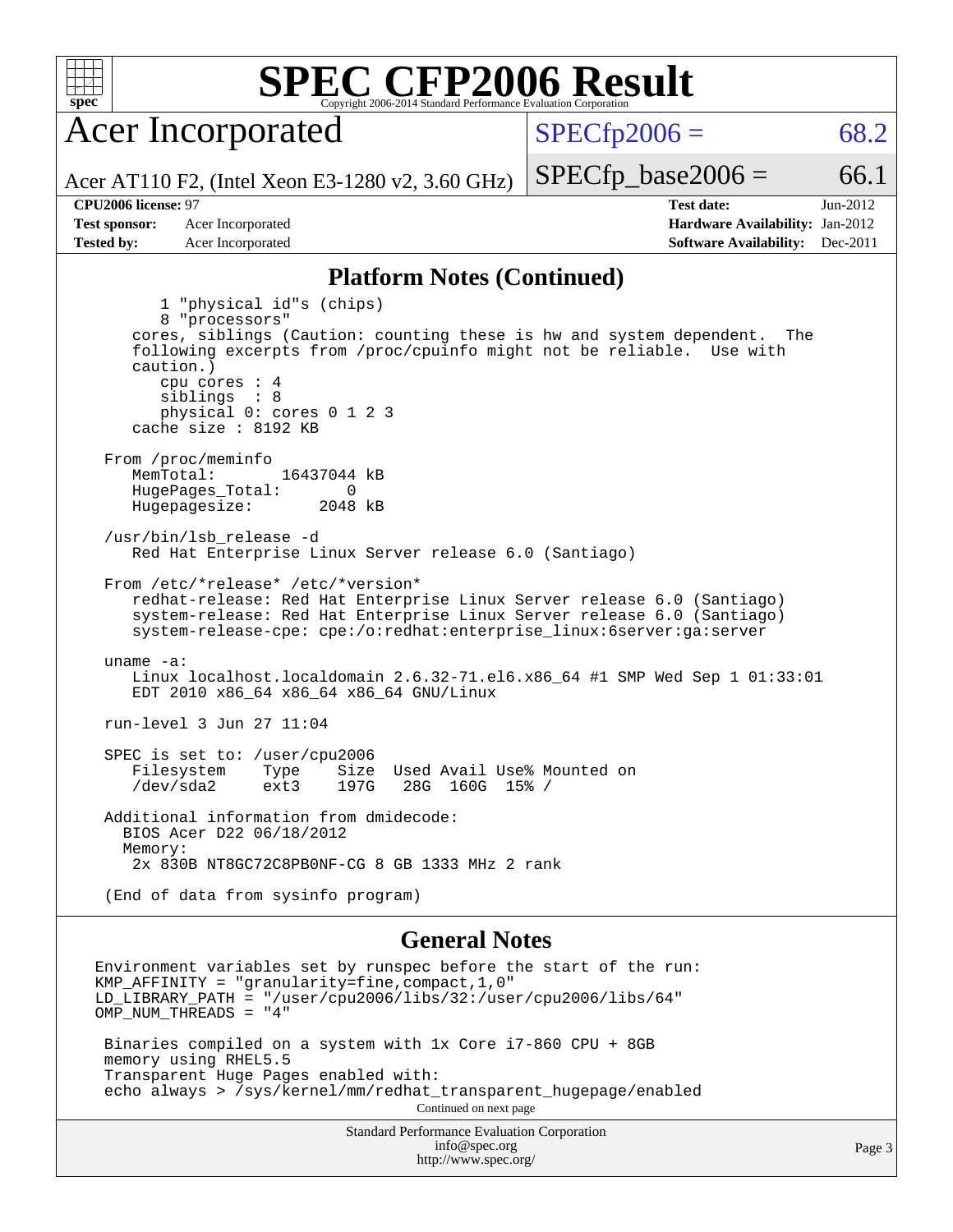

# Acer Incorporated

 $SPECTp2006 = 68.2$ 

Acer AT110 F2, (Intel Xeon E3-1280 v2, 3.60 GHz)

**[Tested by:](http://www.spec.org/auto/cpu2006/Docs/result-fields.html#Testedby)** Acer Incorporated **[Software Availability:](http://www.spec.org/auto/cpu2006/Docs/result-fields.html#SoftwareAvailability)** Dec-2011

 $SPECTp\_base2006 = 66.1$ **[CPU2006 license:](http://www.spec.org/auto/cpu2006/Docs/result-fields.html#CPU2006license)** 97 **[Test date:](http://www.spec.org/auto/cpu2006/Docs/result-fields.html#Testdate)** Jun-2012 **[Test sponsor:](http://www.spec.org/auto/cpu2006/Docs/result-fields.html#Testsponsor)** Acer Incorporated **[Hardware Availability:](http://www.spec.org/auto/cpu2006/Docs/result-fields.html#HardwareAvailability)** Jan-2012

### **[General Notes \(Continued\)](http://www.spec.org/auto/cpu2006/Docs/result-fields.html#GeneralNotes)**

 runspec command invoked through numactl i.e.: numactl --interleave=all runspec <etc>

## **[Base Compiler Invocation](http://www.spec.org/auto/cpu2006/Docs/result-fields.html#BaseCompilerInvocation)**

[C benchmarks](http://www.spec.org/auto/cpu2006/Docs/result-fields.html#Cbenchmarks):

 $\text{icc}$   $-\text{m64}$ 

[C++ benchmarks:](http://www.spec.org/auto/cpu2006/Docs/result-fields.html#CXXbenchmarks) [icpc -m64](http://www.spec.org/cpu2006/results/res2012q3/cpu2006-20120711-23599.flags.html#user_CXXbase_intel_icpc_64bit_bedb90c1146cab66620883ef4f41a67e)

[Fortran benchmarks](http://www.spec.org/auto/cpu2006/Docs/result-fields.html#Fortranbenchmarks): [ifort -m64](http://www.spec.org/cpu2006/results/res2012q3/cpu2006-20120711-23599.flags.html#user_FCbase_intel_ifort_64bit_ee9d0fb25645d0210d97eb0527dcc06e)

[Benchmarks using both Fortran and C](http://www.spec.org/auto/cpu2006/Docs/result-fields.html#BenchmarksusingbothFortranandC): [icc -m64](http://www.spec.org/cpu2006/results/res2012q3/cpu2006-20120711-23599.flags.html#user_CC_FCbase_intel_icc_64bit_0b7121f5ab7cfabee23d88897260401c) [ifort -m64](http://www.spec.org/cpu2006/results/res2012q3/cpu2006-20120711-23599.flags.html#user_CC_FCbase_intel_ifort_64bit_ee9d0fb25645d0210d97eb0527dcc06e)

### **[Base Portability Flags](http://www.spec.org/auto/cpu2006/Docs/result-fields.html#BasePortabilityFlags)**

| 410.bwaves: -DSPEC CPU LP64                 |                                                                |
|---------------------------------------------|----------------------------------------------------------------|
| 416.gamess: -DSPEC_CPU_LP64                 |                                                                |
| 433.milc: -DSPEC CPU LP64                   |                                                                |
| 434.zeusmp: -DSPEC_CPU_LP64                 |                                                                |
| 435.gromacs: -DSPEC_CPU_LP64 -nofor_main    |                                                                |
| 436.cactusADM: -DSPEC_CPU_LP64 -nofor main  |                                                                |
| 437.leslie3d: -DSPEC CPU LP64               |                                                                |
| 444.namd: -DSPEC CPU LP64                   |                                                                |
| 447.dealII: -DSPEC CPU LP64                 |                                                                |
| 450.soplex: -DSPEC CPU LP64                 |                                                                |
| 453.povray: -DSPEC_CPU_LP64                 |                                                                |
| 454.calculix: - DSPEC CPU LP64 - nofor main |                                                                |
| 459. GemsFDTD: - DSPEC CPU LP64             |                                                                |
| 465.tonto: -DSPEC CPU LP64                  |                                                                |
| 470.1bm: - DSPEC CPU LP64                   |                                                                |
|                                             | 481.wrf: -DSPEC CPU_LP64 -DSPEC_CPU_CASE_FLAG -DSPEC_CPU_LINUX |
| 482.sphinx3: -DSPEC_CPU_LP64                |                                                                |

### **[Base Optimization Flags](http://www.spec.org/auto/cpu2006/Docs/result-fields.html#BaseOptimizationFlags)**

[C benchmarks](http://www.spec.org/auto/cpu2006/Docs/result-fields.html#Cbenchmarks): [-xAVX](http://www.spec.org/cpu2006/results/res2012q3/cpu2006-20120711-23599.flags.html#user_CCbase_f-xAVX) [-ipo](http://www.spec.org/cpu2006/results/res2012q3/cpu2006-20120711-23599.flags.html#user_CCbase_f-ipo) [-O3](http://www.spec.org/cpu2006/results/res2012q3/cpu2006-20120711-23599.flags.html#user_CCbase_f-O3) [-no-prec-div](http://www.spec.org/cpu2006/results/res2012q3/cpu2006-20120711-23599.flags.html#user_CCbase_f-no-prec-div) [-static](http://www.spec.org/cpu2006/results/res2012q3/cpu2006-20120711-23599.flags.html#user_CCbase_f-static) [-parallel](http://www.spec.org/cpu2006/results/res2012q3/cpu2006-20120711-23599.flags.html#user_CCbase_f-parallel) [-opt-prefetch](http://www.spec.org/cpu2006/results/res2012q3/cpu2006-20120711-23599.flags.html#user_CCbase_f-opt-prefetch) [-ansi-alias](http://www.spec.org/cpu2006/results/res2012q3/cpu2006-20120711-23599.flags.html#user_CCbase_f-ansi-alias)

[C++ benchmarks:](http://www.spec.org/auto/cpu2006/Docs/result-fields.html#CXXbenchmarks) [-xAVX](http://www.spec.org/cpu2006/results/res2012q3/cpu2006-20120711-23599.flags.html#user_CXXbase_f-xAVX) [-ipo](http://www.spec.org/cpu2006/results/res2012q3/cpu2006-20120711-23599.flags.html#user_CXXbase_f-ipo) [-O3](http://www.spec.org/cpu2006/results/res2012q3/cpu2006-20120711-23599.flags.html#user_CXXbase_f-O3) [-no-prec-div](http://www.spec.org/cpu2006/results/res2012q3/cpu2006-20120711-23599.flags.html#user_CXXbase_f-no-prec-div) [-static](http://www.spec.org/cpu2006/results/res2012q3/cpu2006-20120711-23599.flags.html#user_CXXbase_f-static) [-opt-prefetch](http://www.spec.org/cpu2006/results/res2012q3/cpu2006-20120711-23599.flags.html#user_CXXbase_f-opt-prefetch) [-ansi-alias](http://www.spec.org/cpu2006/results/res2012q3/cpu2006-20120711-23599.flags.html#user_CXXbase_f-ansi-alias)

Continued on next page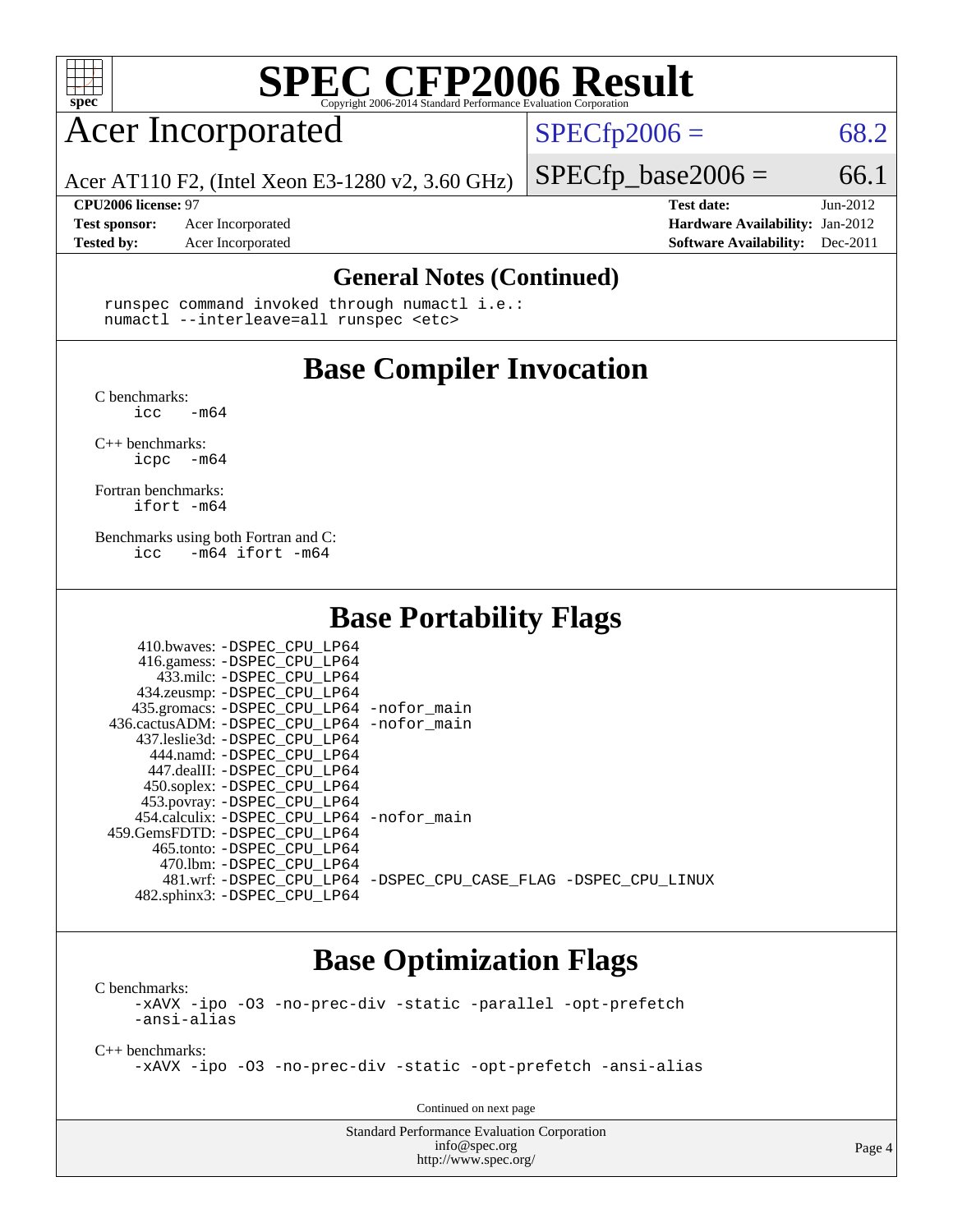

Acer Incorporated

 $SPECfp2006 = 68.2$  $SPECfp2006 = 68.2$ 

Acer AT110 F2, (Intel Xeon E3-1280 v2, 3.60 GHz)

**[Tested by:](http://www.spec.org/auto/cpu2006/Docs/result-fields.html#Testedby)** Acer Incorporated **[Software Availability:](http://www.spec.org/auto/cpu2006/Docs/result-fields.html#SoftwareAvailability)** Dec-2011

**[CPU2006 license:](http://www.spec.org/auto/cpu2006/Docs/result-fields.html#CPU2006license)** 97 **[Test date:](http://www.spec.org/auto/cpu2006/Docs/result-fields.html#Testdate)** Jun-2012 **[Test sponsor:](http://www.spec.org/auto/cpu2006/Docs/result-fields.html#Testsponsor)** Acer Incorporated **Acceleration Acer Incorporated <b>[Hardware Availability:](http://www.spec.org/auto/cpu2006/Docs/result-fields.html#HardwareAvailability)** Jan-2012

 $SPECfp\_base2006 = 66.1$ 

# **[Base Optimization Flags \(Continued\)](http://www.spec.org/auto/cpu2006/Docs/result-fields.html#BaseOptimizationFlags)**

[Fortran benchmarks](http://www.spec.org/auto/cpu2006/Docs/result-fields.html#Fortranbenchmarks):

[-xAVX](http://www.spec.org/cpu2006/results/res2012q3/cpu2006-20120711-23599.flags.html#user_FCbase_f-xAVX) [-ipo](http://www.spec.org/cpu2006/results/res2012q3/cpu2006-20120711-23599.flags.html#user_FCbase_f-ipo) [-O3](http://www.spec.org/cpu2006/results/res2012q3/cpu2006-20120711-23599.flags.html#user_FCbase_f-O3) [-no-prec-div](http://www.spec.org/cpu2006/results/res2012q3/cpu2006-20120711-23599.flags.html#user_FCbase_f-no-prec-div) [-static](http://www.spec.org/cpu2006/results/res2012q3/cpu2006-20120711-23599.flags.html#user_FCbase_f-static) [-parallel](http://www.spec.org/cpu2006/results/res2012q3/cpu2006-20120711-23599.flags.html#user_FCbase_f-parallel) [-opt-prefetch](http://www.spec.org/cpu2006/results/res2012q3/cpu2006-20120711-23599.flags.html#user_FCbase_f-opt-prefetch)

[Benchmarks using both Fortran and C](http://www.spec.org/auto/cpu2006/Docs/result-fields.html#BenchmarksusingbothFortranandC):

[-xAVX](http://www.spec.org/cpu2006/results/res2012q3/cpu2006-20120711-23599.flags.html#user_CC_FCbase_f-xAVX) [-ipo](http://www.spec.org/cpu2006/results/res2012q3/cpu2006-20120711-23599.flags.html#user_CC_FCbase_f-ipo) [-O3](http://www.spec.org/cpu2006/results/res2012q3/cpu2006-20120711-23599.flags.html#user_CC_FCbase_f-O3) [-no-prec-div](http://www.spec.org/cpu2006/results/res2012q3/cpu2006-20120711-23599.flags.html#user_CC_FCbase_f-no-prec-div) [-static](http://www.spec.org/cpu2006/results/res2012q3/cpu2006-20120711-23599.flags.html#user_CC_FCbase_f-static) [-parallel](http://www.spec.org/cpu2006/results/res2012q3/cpu2006-20120711-23599.flags.html#user_CC_FCbase_f-parallel) [-opt-prefetch](http://www.spec.org/cpu2006/results/res2012q3/cpu2006-20120711-23599.flags.html#user_CC_FCbase_f-opt-prefetch) [-ansi-alias](http://www.spec.org/cpu2006/results/res2012q3/cpu2006-20120711-23599.flags.html#user_CC_FCbase_f-ansi-alias)

**[Peak Compiler Invocation](http://www.spec.org/auto/cpu2006/Docs/result-fields.html#PeakCompilerInvocation)**

[C benchmarks](http://www.spec.org/auto/cpu2006/Docs/result-fields.html#Cbenchmarks):  $\text{icc}$  -m64

[C++ benchmarks:](http://www.spec.org/auto/cpu2006/Docs/result-fields.html#CXXbenchmarks) [icpc -m64](http://www.spec.org/cpu2006/results/res2012q3/cpu2006-20120711-23599.flags.html#user_CXXpeak_intel_icpc_64bit_bedb90c1146cab66620883ef4f41a67e)

[Fortran benchmarks](http://www.spec.org/auto/cpu2006/Docs/result-fields.html#Fortranbenchmarks): [ifort -m64](http://www.spec.org/cpu2006/results/res2012q3/cpu2006-20120711-23599.flags.html#user_FCpeak_intel_ifort_64bit_ee9d0fb25645d0210d97eb0527dcc06e)

[Benchmarks using both Fortran and C](http://www.spec.org/auto/cpu2006/Docs/result-fields.html#BenchmarksusingbothFortranandC): [icc -m64](http://www.spec.org/cpu2006/results/res2012q3/cpu2006-20120711-23599.flags.html#user_CC_FCpeak_intel_icc_64bit_0b7121f5ab7cfabee23d88897260401c) [ifort -m64](http://www.spec.org/cpu2006/results/res2012q3/cpu2006-20120711-23599.flags.html#user_CC_FCpeak_intel_ifort_64bit_ee9d0fb25645d0210d97eb0527dcc06e)

## **[Peak Portability Flags](http://www.spec.org/auto/cpu2006/Docs/result-fields.html#PeakPortabilityFlags)**

Same as Base Portability Flags

## **[Peak Optimization Flags](http://www.spec.org/auto/cpu2006/Docs/result-fields.html#PeakOptimizationFlags)**

[C benchmarks](http://www.spec.org/auto/cpu2006/Docs/result-fields.html#Cbenchmarks):

 433.milc: [-xAVX](http://www.spec.org/cpu2006/results/res2012q3/cpu2006-20120711-23599.flags.html#user_peakPASS2_CFLAGSPASS2_LDFLAGS433_milc_f-xAVX)(pass 2) [-prof-gen](http://www.spec.org/cpu2006/results/res2012q3/cpu2006-20120711-23599.flags.html#user_peakPASS1_CFLAGSPASS1_LDFLAGS433_milc_prof_gen_e43856698f6ca7b7e442dfd80e94a8fc)(pass 1) [-ipo](http://www.spec.org/cpu2006/results/res2012q3/cpu2006-20120711-23599.flags.html#user_peakPASS2_CFLAGSPASS2_LDFLAGS433_milc_f-ipo)(pass 2) [-O3](http://www.spec.org/cpu2006/results/res2012q3/cpu2006-20120711-23599.flags.html#user_peakPASS2_CFLAGSPASS2_LDFLAGS433_milc_f-O3)(pass 2) [-no-prec-div](http://www.spec.org/cpu2006/results/res2012q3/cpu2006-20120711-23599.flags.html#user_peakPASS2_CFLAGSPASS2_LDFLAGS433_milc_f-no-prec-div)(pass 2) [-prof-use](http://www.spec.org/cpu2006/results/res2012q3/cpu2006-20120711-23599.flags.html#user_peakPASS2_CFLAGSPASS2_LDFLAGS433_milc_prof_use_bccf7792157ff70d64e32fe3e1250b55)(pass 2) [-static](http://www.spec.org/cpu2006/results/res2012q3/cpu2006-20120711-23599.flags.html#user_peakOPTIMIZE433_milc_f-static) [-auto-ilp32](http://www.spec.org/cpu2006/results/res2012q3/cpu2006-20120711-23599.flags.html#user_peakCOPTIMIZE433_milc_f-auto-ilp32) [-ansi-alias](http://www.spec.org/cpu2006/results/res2012q3/cpu2006-20120711-23599.flags.html#user_peakCOPTIMIZE433_milc_f-ansi-alias)

 $470.$ lbm: basepeak = yes

 482.sphinx3: [-xAVX](http://www.spec.org/cpu2006/results/res2012q3/cpu2006-20120711-23599.flags.html#user_peakOPTIMIZE482_sphinx3_f-xAVX) [-ipo](http://www.spec.org/cpu2006/results/res2012q3/cpu2006-20120711-23599.flags.html#user_peakOPTIMIZE482_sphinx3_f-ipo) [-O3](http://www.spec.org/cpu2006/results/res2012q3/cpu2006-20120711-23599.flags.html#user_peakOPTIMIZE482_sphinx3_f-O3) [-no-prec-div](http://www.spec.org/cpu2006/results/res2012q3/cpu2006-20120711-23599.flags.html#user_peakOPTIMIZE482_sphinx3_f-no-prec-div) [-unroll2](http://www.spec.org/cpu2006/results/res2012q3/cpu2006-20120711-23599.flags.html#user_peakCOPTIMIZE482_sphinx3_f-unroll_784dae83bebfb236979b41d2422d7ec2) [-ansi-alias](http://www.spec.org/cpu2006/results/res2012q3/cpu2006-20120711-23599.flags.html#user_peakCOPTIMIZE482_sphinx3_f-ansi-alias) [-parallel](http://www.spec.org/cpu2006/results/res2012q3/cpu2006-20120711-23599.flags.html#user_peakCOPTIMIZE482_sphinx3_f-parallel)

[C++ benchmarks:](http://www.spec.org/auto/cpu2006/Docs/result-fields.html#CXXbenchmarks)

```
 444.namd: -xAVX(pass 2) -prof-gen(pass 1) -ipo(pass 2) -O3(pass 2)
         -no-prec-div(pass 2) -prof-use(pass 2) -fno-alias
         -auto-ilp32
```
Continued on next page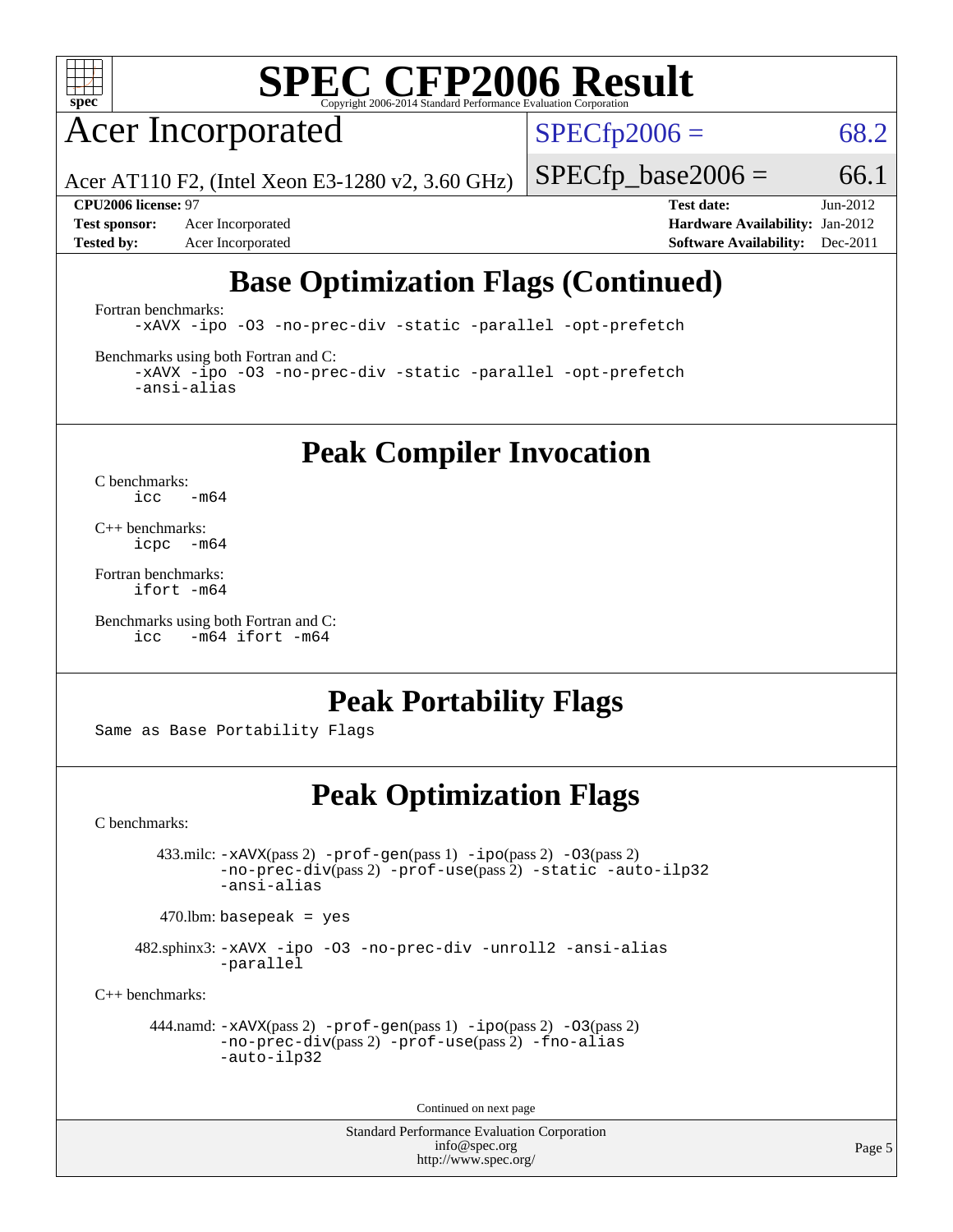

Acer Incorporated

 $SPECTp2006 = 68.2$ 

Acer AT110 F2, (Intel Xeon E3-1280 v2, 3.60 GHz)

**[Test sponsor:](http://www.spec.org/auto/cpu2006/Docs/result-fields.html#Testsponsor)** Acer Incorporated **[Hardware Availability:](http://www.spec.org/auto/cpu2006/Docs/result-fields.html#HardwareAvailability)** Jan-2012 **[Tested by:](http://www.spec.org/auto/cpu2006/Docs/result-fields.html#Testedby)** Acer Incorporated **[Software Availability:](http://www.spec.org/auto/cpu2006/Docs/result-fields.html#SoftwareAvailability)** Dec-2011

**[CPU2006 license:](http://www.spec.org/auto/cpu2006/Docs/result-fields.html#CPU2006license)** 97 **[Test date:](http://www.spec.org/auto/cpu2006/Docs/result-fields.html#Testdate)** Jun-2012

 $SPECTp\_base2006 = 66.1$ 

# **[Peak Optimization Flags \(Continued\)](http://www.spec.org/auto/cpu2006/Docs/result-fields.html#PeakOptimizationFlags)**

```
 447.dealII: basepeak = yes
          450.soplex: basepeak = yes
        453.povray: -xAVX(pass 2) -prof-gen(pass 1) -ipo(pass 2) -03(pass 2)
                  -no-prec-div(pass 2) -prof-use(pass 2) -unroll4 -ansi-alias
   Fortran benchmarks: 
         410.bwaves: -xAVX -ipo -O3 -no-prec-div -opt-prefetch -parallel
                  -static
         416.gamess: -xAVX(pass 2) -prof-gen(pass 1) -ipo(pass 2) -O3(pass 2)
                  -no-prec-div(pass 2) -prof-use(pass 2) -unroll2
                  -inline-level=0 -scalar-rep- -static
         434.zeusmp: basepeak = yes
         437.leslie3d: basepeak = yes
     459.GemsFDTD: -xAVX(pass 2) -prof-gen(pass 1) -ipo(pass 2) -O3(pass 2)
                  -no-prec-div(pass 2) -prof-use(pass 2) -unroll2
                  -inline-level=0 -opt-prefetch -parallel
           465.tonto: -xAVX(pass 2) -prof-gen(pass 1) -ipo(pass 2) -O3(pass 2)
                  -no-prec-div(pass 2) -prof-use(pass 2) -inline-calloc
                  -opt-malloc-options=3-auto-unroll4
   Benchmarks using both Fortran and C: 
        435.gromacs: basepeak = yes
    436.cactusADM:basepeak = yes 454.calculix: -xAVX -ipo -O3 -no-prec-div -auto-ilp32 -ansi-alias
           481 \text{.m}: basepeak = yes
                         The flags file that was used to format this result can be browsed at
http://www.spec.org/cpu2006/flags/Intel-ic12.1-official-linux64.20111122.html
```
You can also download the XML flags source by saving the following link: <http://www.spec.org/cpu2006/flags/Intel-ic12.1-official-linux64.20111122.xml>

| <b>Standard Performance Evaluation Corporation</b> |
|----------------------------------------------------|
| info@spec.org                                      |
| http://www.spec.org/                               |